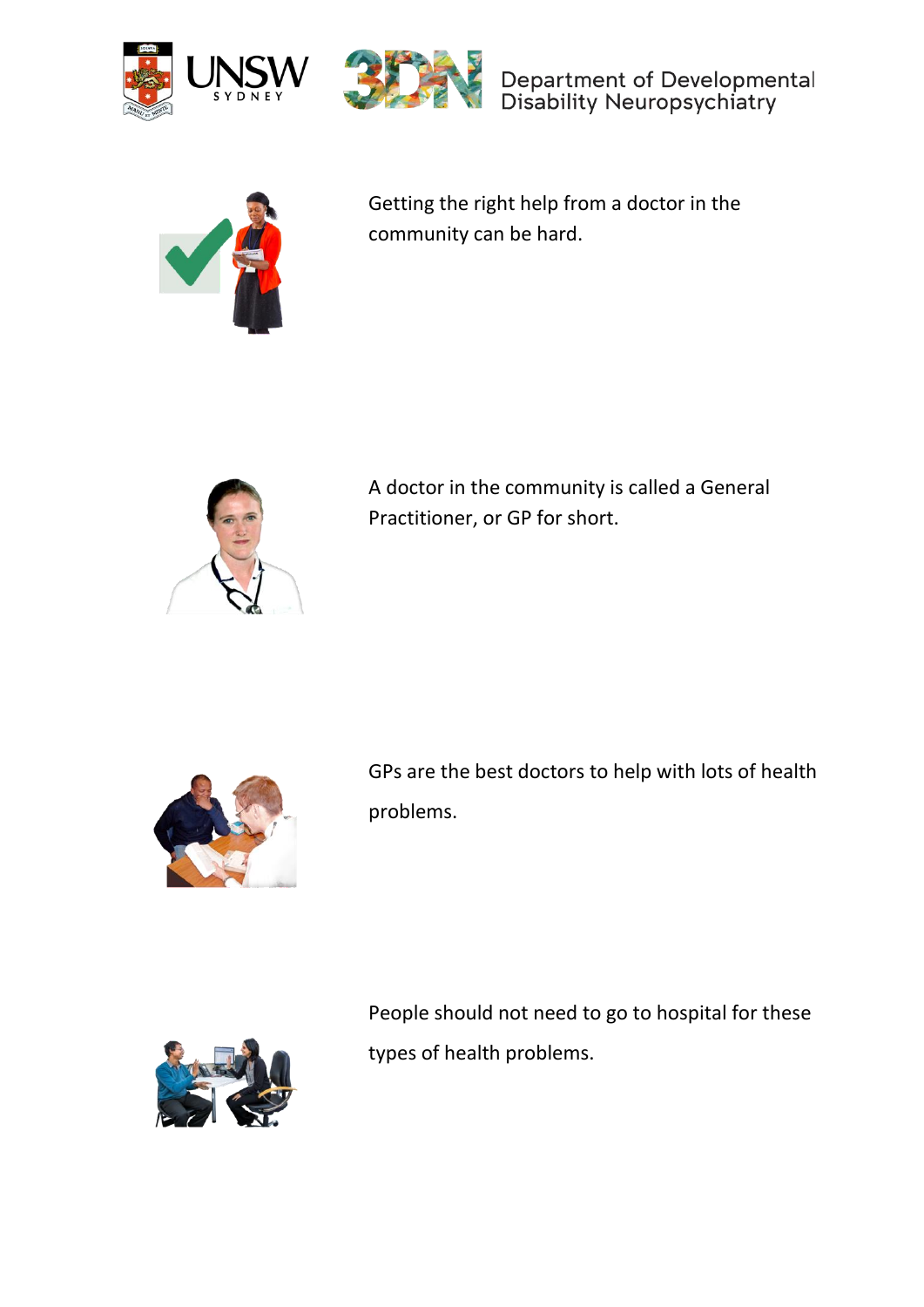## **We wanted to know:**



How many people with an intellectual disability go to hospital for a health problem that a GP could have helped with.

If people with an intellectual disability go to hospital for these health problems more than people without an intellectual disability.



To answer our questions, we looked at information collected by hospitals in NSW.



This information did not include people's names.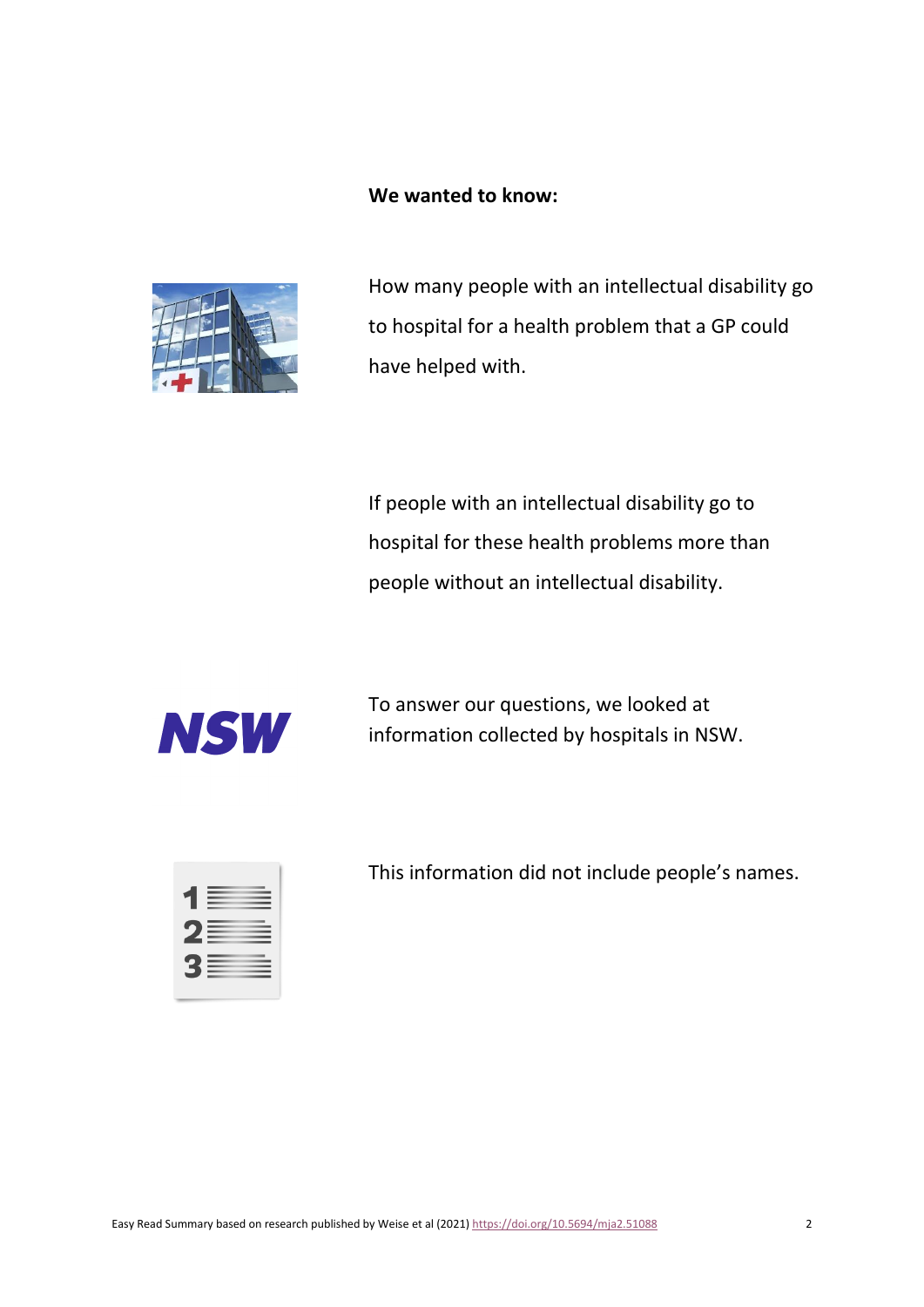

We put the information into two groups. People with intellectual disability and people without intellectual disability



We then looked to see if the two groups were the same or different.

**We found that:**



Lots of people with an intellectual disability go to hospital for a health problem that a GP could have helped with.



People with an intellectual disability are about 4 times more likely than people without an intellectual disability to go to hospital for a health problem that a GP could have helped with.



Epilepsy is the most common health problem that people are going to hospital for.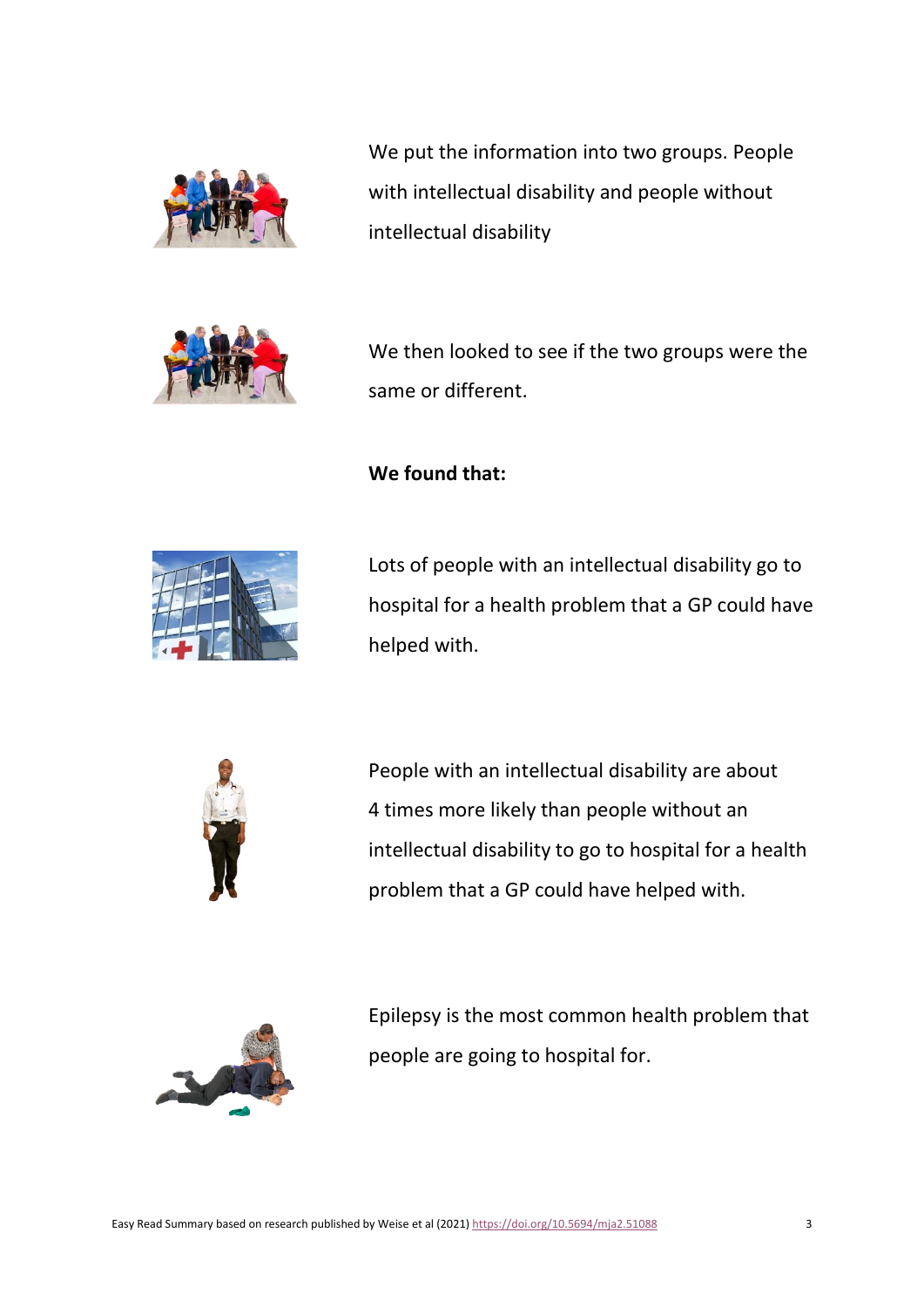People with an intellectual disability are more likely than people without an intellectual disability to go to hospital for a sudden short term health problem.



People with intellectual disability also went to hospital a lot for problems with their teeth.



People with intellectual disability are more likely to go to hospital for a health problem that a vaccine could have stopped. For example, the flu.

A vaccine is medicine that helps people to fight a sickness if they come in contact with it.